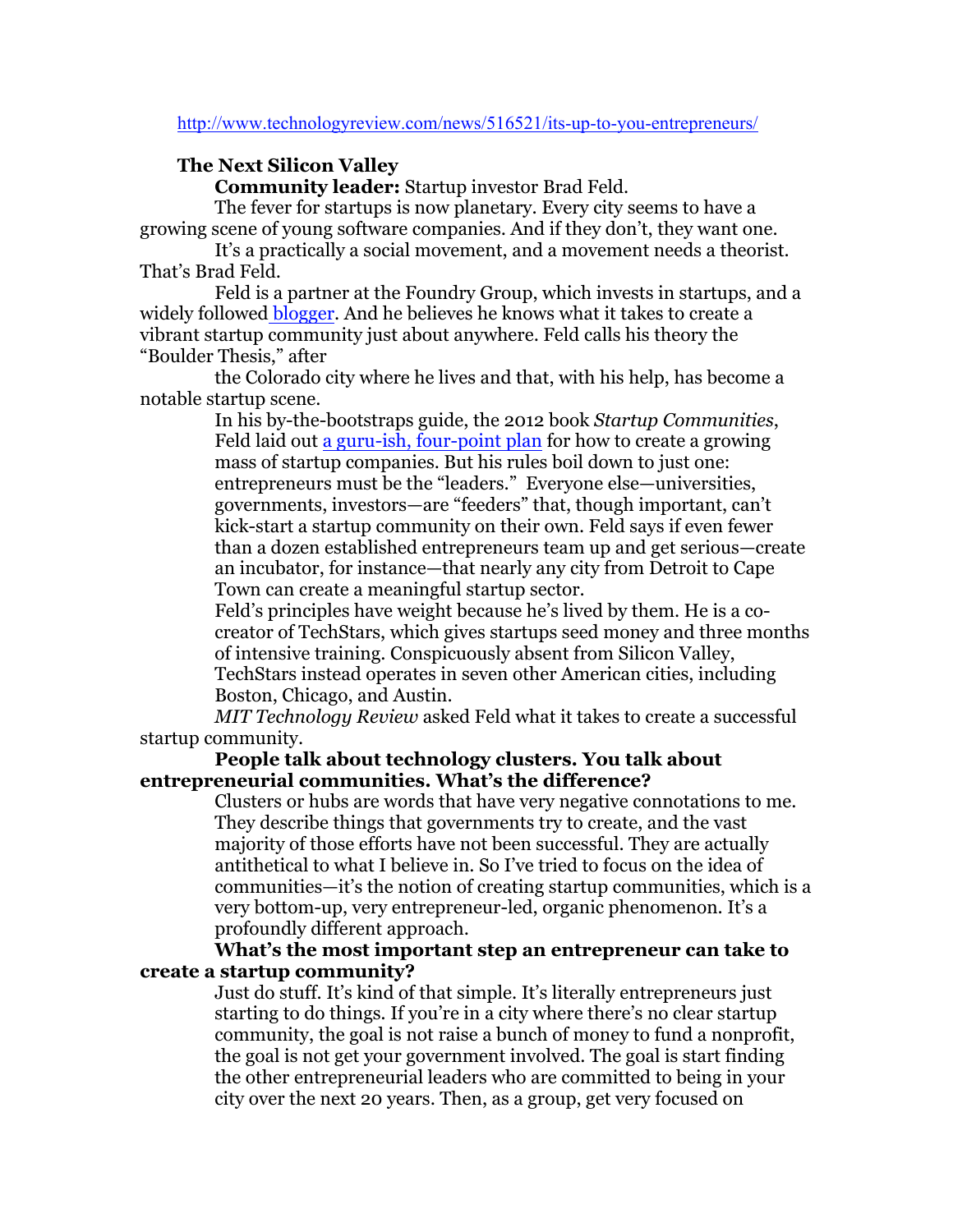knowing each other, working together, being inclusive of anyone else who wants to engage, doing things that help recruit people to that geography, and doing selfish stuff for your company that also drives your startup community.

# **Let's say you are the mayor. Would you rather bring Boeing to your city or have a startup scene?**

I'd totally rather have a vibrant startup community. Governments spend all their time trying to get big companies to relocate their headquarters and they end up subsidizing the move with tax breaks. And companies that relocate their headquarters are often not meaningful job creators. What's more, you're just playing a zero-sum game with some other place. You're not creating an environment that allows the next Google, Microsoft, Facebook, or Genentech to get creative.

**You seem to think a top-down approach is pretty toxic.**

It's the difference between a network and a hierarchy. A hierarchical approach doesn't recognize that the brilliance of what happens around innovation is, in many cases, simply due to a network. The way startups evolve in 2013 is very network-driven.

Think about what happened to a place like Detroit. A hundred years ago, Detroit was an incredible startup community. And a lot of why it's been in decline has to do with culture and hierarchies and lack of innovation and all of the classic problems that happen when companies become very large incumbents. Part of the power of having startup communities is it continues to challenge the status quo. So for many of these cities that were once very important and powerful, that today are struggling, startup communities are a way for them to rejuvenate themselves.

## **What's the evidence that startup communities can happen outside of traditional technology hubs?**

There's evidence of it in places like Boulder, but you're starting to see emergence of this activity in Kansas City and Des Moines. Right now you have several successful startups in Iceland. Those are cities that historically you wouldn't talk about, going back 20 or 30 years. They're not the Research Triangle Park. They're not a conventional cluster.

#### **In your book, you say entrepreneurs need to make a 20-year commitment to a place. Does anyone really think in those time scales?**

Do you plan to be in the city you are living in 20 years from now? Do you expect to still be an entrepreneur? If the answers are "yes," then you can think on a 20 year arc. The thing that you hear all the time is, well, were there more jobs in Q1 2013 than in Q1 2012? Were there more financings in Q2 than Q1? That shit just simply doesn't matter. And that's the problem with so many organizations around entrepreneurship. They're driven by metrics that don't matter.

# **How would you measure the success of a startup community?**

If I look at a company in Boulder that just recently went public, Rally Software, that company was started almost 10 years ago. When they were started it was one person and an idea; today it's 500 people and worth \$600 million.

Rally has had a significant impact on the Boulder startup community in